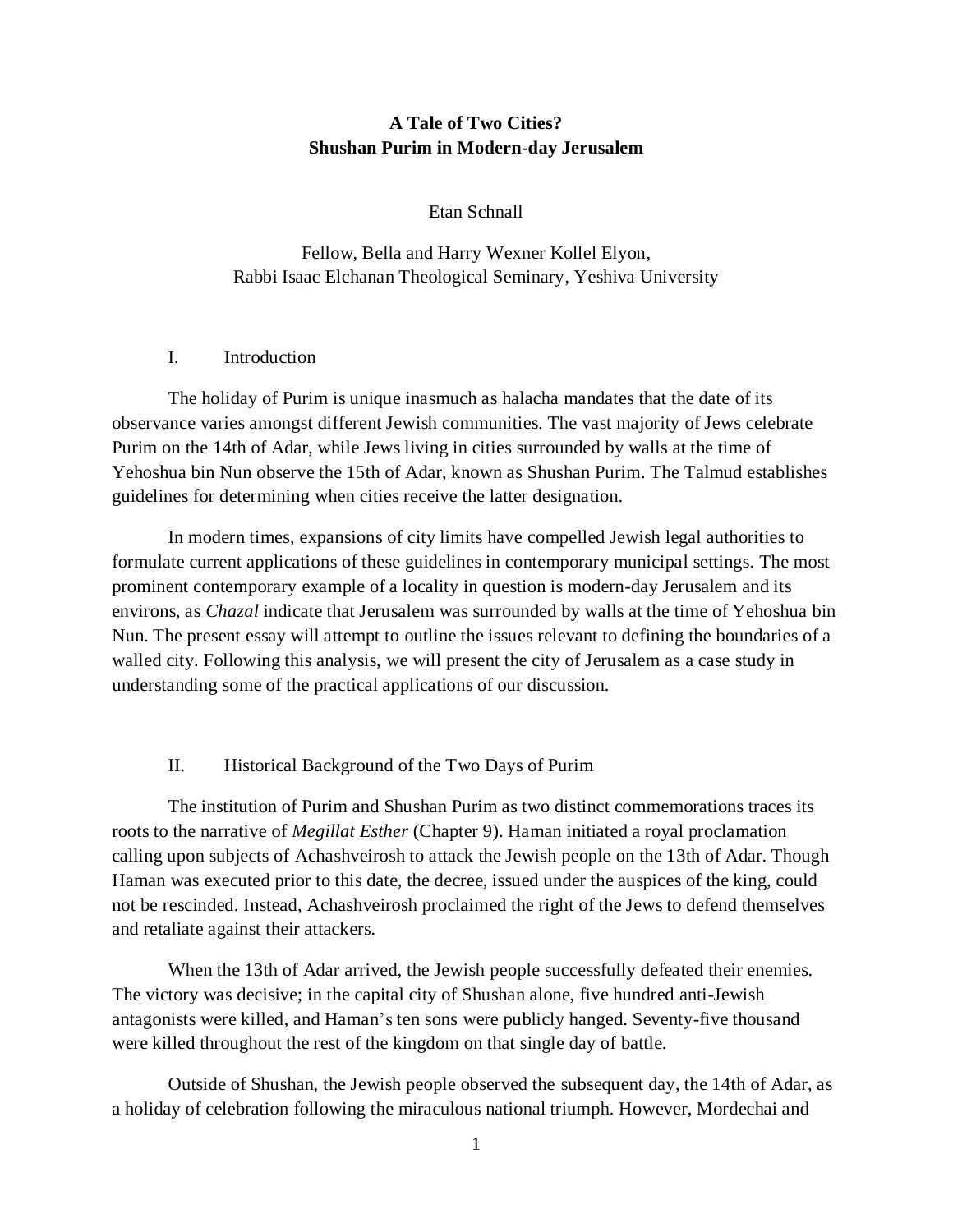Esther requested that Achashveirosh permit the Jews of Shushan to continue battling their adversaries on the 14th, as well. The king granted their wish and another three hundred enemies were killed the following day. The Jews of Shushan rested on the following day, the 15th of Adar, rejoicing in appreciation of God's salvation.

*Megillat Esther* explains that the institution of the holidays of Purim and Shushan Purim reflects these two independent commemorations. Purim, the 14th of Adar, is designated as the day observed by most Jews around the world, as in the time of Mordechai and Esther. Shushan Purim, the 15th of Adar, is observed only by Jews residing in walled cities. The purpose is to highlight the extended victory marked on that day by the Jews of Shushan, also a walled city at the time. In practice, the date of the observance of Purim can thus vary in different localities, as it once did following the miraculous downfall of Haman almost 2,500 years ago.

### III. Primary Definition of a Walled City

The Talmud (*Megillah* 2b) records a debate amongst the Rabbis regarding the criterion used in defining when cities qualify as "*kerachim hamukafim choma*," cities surrounded by a wall, whose residents observe Purim on the 15<sup>th</sup> of Adar.

R. Yehoshua ben Korcha rules that halacha only recognizes a city surrounded by a wall at the time of the Purim miracle. However, the position of the author of the Mishnah (*Megillah* 2a) is that the era of Yehoshua bin Nun determines the status of cities. Only cities that were walled at the time of the original Jewish conquest of *Eretz Yisroel*, led by Yehoshua, are classified as *kerachim hamukafim choma*. The Talmud Bavli (ibid.) further explains that R. Yehoshua ben Korcha patterns the observance of Shushan Purim after the city of Shushan itself, for the primary miracle of Purim originally occurred within its boundaries. The Talmud attributes the Mishnah's ruling to exegetical derivation of verses in the Torah and in *Megillat Esther*.

However, the Talmud Yerushalmi (*Megillah* 1:1) offers a different rationale for associating Shushan Purim with the era of Yehoshua bin Nun. R. Simon reported in the name of R. Yehoshua ben Levi that the Rabbis desired to pay respect to *Eretz Yisroel*, which lay in ruins during the inter-Temple era when the events of Purim occurred. By using the period of the conquest of *Eretz Yisroel* as the determinant, the miracle of Purim was commemorated in the context of honor and tribute to *Eretz Yisroel*. The halacha follows the opinion of the Mishnah, as codifed in *Shulchan Aruch* (O.C. 688:1).

Once it is established that a city was walled at the time of Yehoshua bin Nun, observance of Shushan Purim may not be limited to the perimeter of the original walls. Areas adjoining the original boundaries can stretch the city's limits, as long as there is no interruption in the continuity of residential structures. From the perspective of halacha, a gap in settlement less then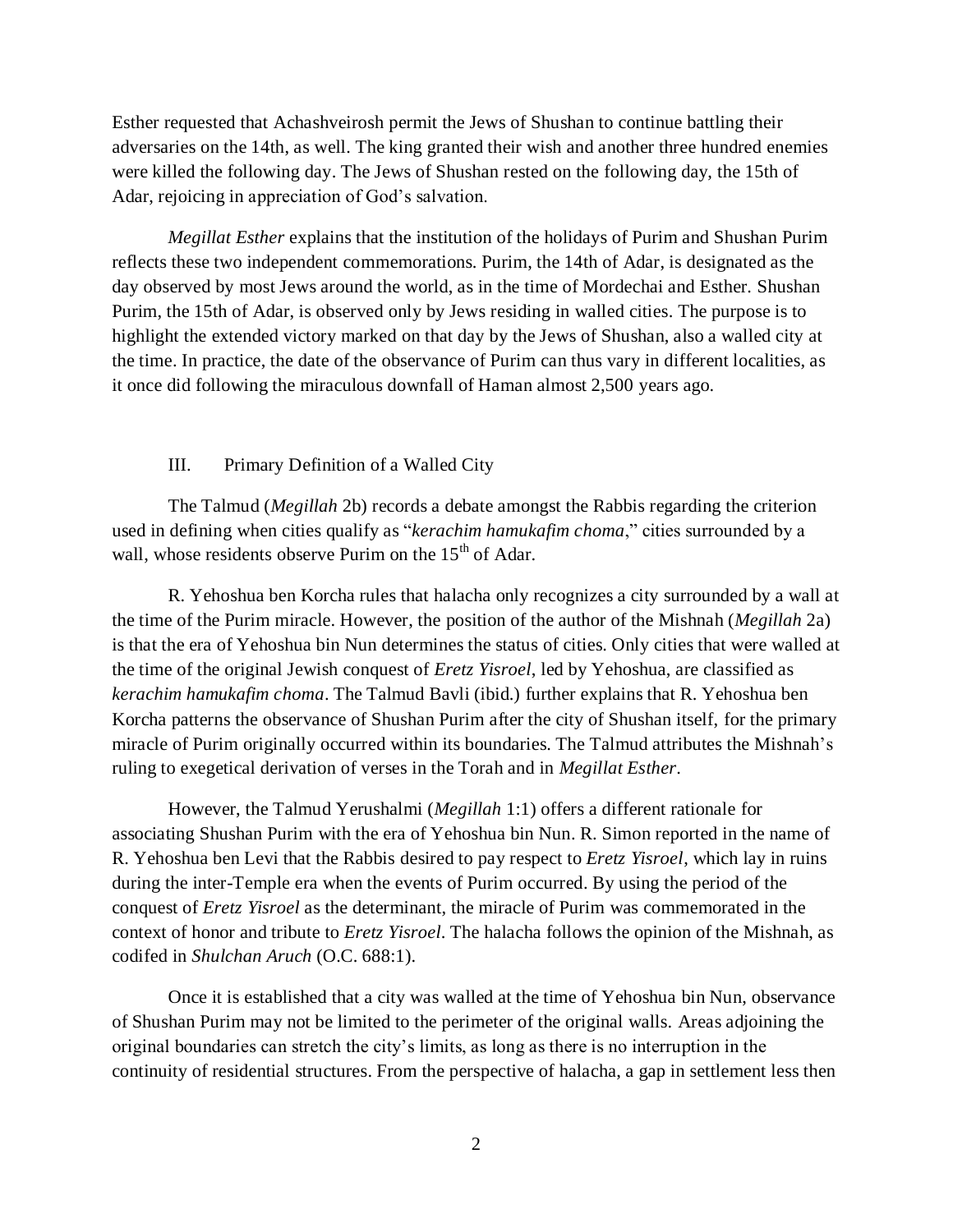approximately 141 *amot*<sup>1</sup> is insignificant, and the residential development is still considered contiguous. In this scenario, neighboring communities are annexed to the original city by virtue of their proximity, and their residents will celebrate Purim on the 15th of Adar, as well.<sup>2</sup>

This rule is derived from the laws of *techum* Shabbat that govern how far from one's city a Jew may travel on Shabbat. In this area of Jewish law, halacha first defines what constitutes the limits of a city, before calculating the extent one may travel beyond those limits. Regarding *techum* Shabbat, as well, bordering neighborhoods are annexed to a city when they are within 141 *amot* of each other. This principle is known as "*iburo shel ir*," the extension of municipal boundaries, as codified in *Shulchan Aruch* (O.C. 398:6).

While this is the prevailing opinion amongst Jewish legal authorities, there is a minority view that distinguishes between the laws of Purim and those of *techum* Shabbat. R. Yechiel Michel Tukachinsky, $3$  refutes the comparison. Regarding the laws of Purim, he maintains that the only determining factor of city limits should be the actual perimeter of the city as defined by its walls. Therefore, the concept of *iburo shel ir* will not allow neighborhoods adjacent to a walled city to observe Shushan Purim.

## IV. Extended Definitions of a Walled City: *Samuch* and *Nireh*

There are instances in which all agree that the observance of Shushan Purim will take place outside the actual boundaries of a walled city. The Talmud (*Megillah* 2b) records a tradition that confers special status upon certain areas that surround a walled city:

אמר רבי יהושע בן לוי כרך וכל הסמוך לו וכל הנראה עמו נידון ככרך.

R. Yehoshua ben Levi rules that any region adjacent to [*samuch*] or visible from [*nireh*] a walled city carries the same status as the walled city [and observes the 15th of Adar].

The Talmud indicates that this law is alluded to through a series of seemingly extraneous words in *Megillat Esther* (9:28). The details of this halacha will be discussed in detail below.

## V. Definition of *Samuch*

<sup>&</sup>lt;sup>1</sup> According to R. Avraham Chaim Naeh, this measures approximately 211.5 feet. According to *Chazon Ish*, this is the equivalent of approximately 282 feet. Some scenarios would not permit a gap of more than approximately 70 *amot*, see *Shulchan Aruch*, O.C. 498:7.

<sup>2</sup> See *Chazon Ish*, O.C. 151, *Mikraei Kodesh*, Purim 21.

<sup>3</sup> *Ir HaKodesh V'HaMikdash*, vol. 3, pg. 383.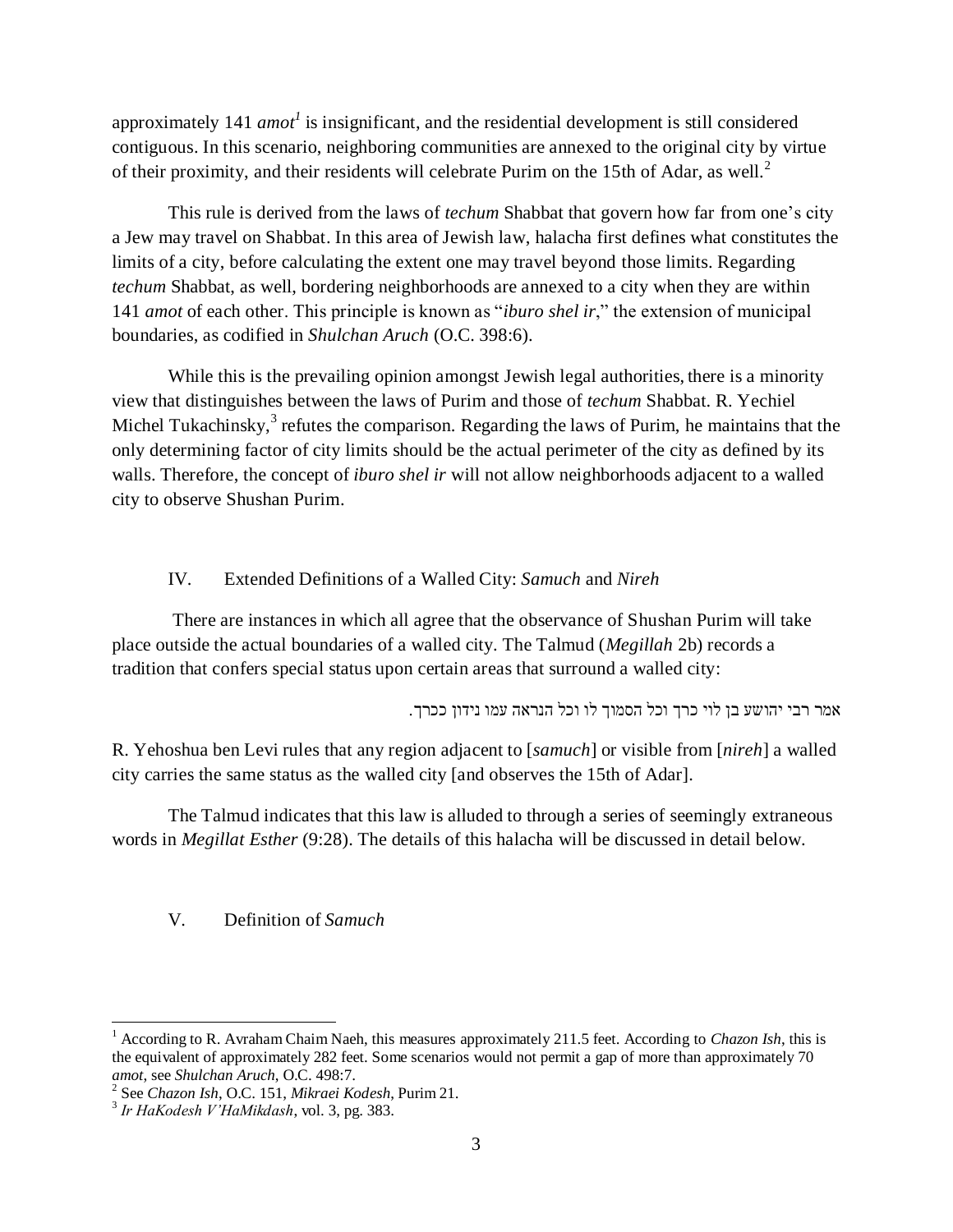The above Talmudic discussion limits the application of *samuch* to one *mil*, or 2,000 *amot*. 4 In other words, an adjacent neighborhood must be proximally located within 2,000 *amot*  of a walled city for its inhabitants to observe Purim on the  $15<sup>th</sup>$  of Adar. The aforementioned discussion of whether to include *iburo shel ir* in the definition of a walled city will have great impact on the application of *samuch*. According to most *poskim*, the *mil* will be calculated from the last point of residential development that is contiguous to the walled city. However, according to R. Tukachinsky, the 2,000 *amot* are measured from the walls of the city or from where they once stood.<sup>5</sup> No community beyond this point will celebrate Shushan Purim.

Notwithstanding, even amongst *poskim* who apply *iburo shel ir*, some believe that the *mil* is calculated from the original walls of the city. Effectively, these *poskim* concede in part to the position of R. Tukachinsky. In their opinion, continuity extends the physical city, but does not change the point from where *samuch* is measured.<sup>6</sup> Nevertheless, according to all opinions, whatever ultimately qualifies as *samuch* need not be *nireh*, as well. A neighborhood situated in a valley or on a mountain adjacent to the city will follow the practice of the walled city, even if this neighborhood cannot be seen from the walled city itself.

### VI. Definition of *Nireh*

The concept of *nireh* is not clearly defined in earlier Rabbinic literature. Therefore, *achronim* attempt to identify what is considered visible by halachic standards.

Indeed, there are many mitzvot that require one to see an event or an object as a prerequisite to the fulfillment of these laws. For example, a *ba'al k'ria* must see the text of the Torah scroll that he is reading from. A kohen who decides the impurity of *tzara'at* (leprosy) must see the blemish in question in order to determine its status. One who wishes to recite *kiddush levana* must see the new moon before beginning the blessing. In all of these cases, *poskim* discuss whether one must see the item naturally, with only the naked eye, in order to perform the mitzva. Perhaps the requirement of "*re'ia*," seeing, is strictly defined according to one's natural ability to see, unassisted by external aids. If so, one who wears eyeglasses and is unable to see without them would be unable to perform these mitzvot.

In practice, authorities generally agree that eyeglasses are acceptable.<sup>7</sup> Based on this assumption, R. Chaim Palagi<sup>8</sup> suggests a further innovation. If we are to accept the use of

<sup>4</sup> According to R. Avraham Chaim Naeh, this measures approximately 3,000 feet. According to *Chazon Ish*, this is the equivalent of approximately 4,000 feet.

<sup>&</sup>lt;sup>5</sup> The current walls of the Old City of Jerusalem were built by Suleiman the Magnificent of the Mamluk Empire in the late 16th century. Of concern to halacha would be either the walls present at the time of Yehoshua's conquest, or the walls present at the time of the Babylonian exile. See *Ir HaKodesh V'HaMikdash*, pg. 420.

<sup>6</sup> *Chazon Ish*, O.C. 153.

<sup>7</sup> *Shut Halachot Ketanot*, vol. 1, 99. See *Sha'arei T'shuva*, O.C. 426:1, *Darkei T'shuva*, Y.D. 1:193. See also *Kovetz Bait Aharon V'Yisrael*, vol 55, pg. 88.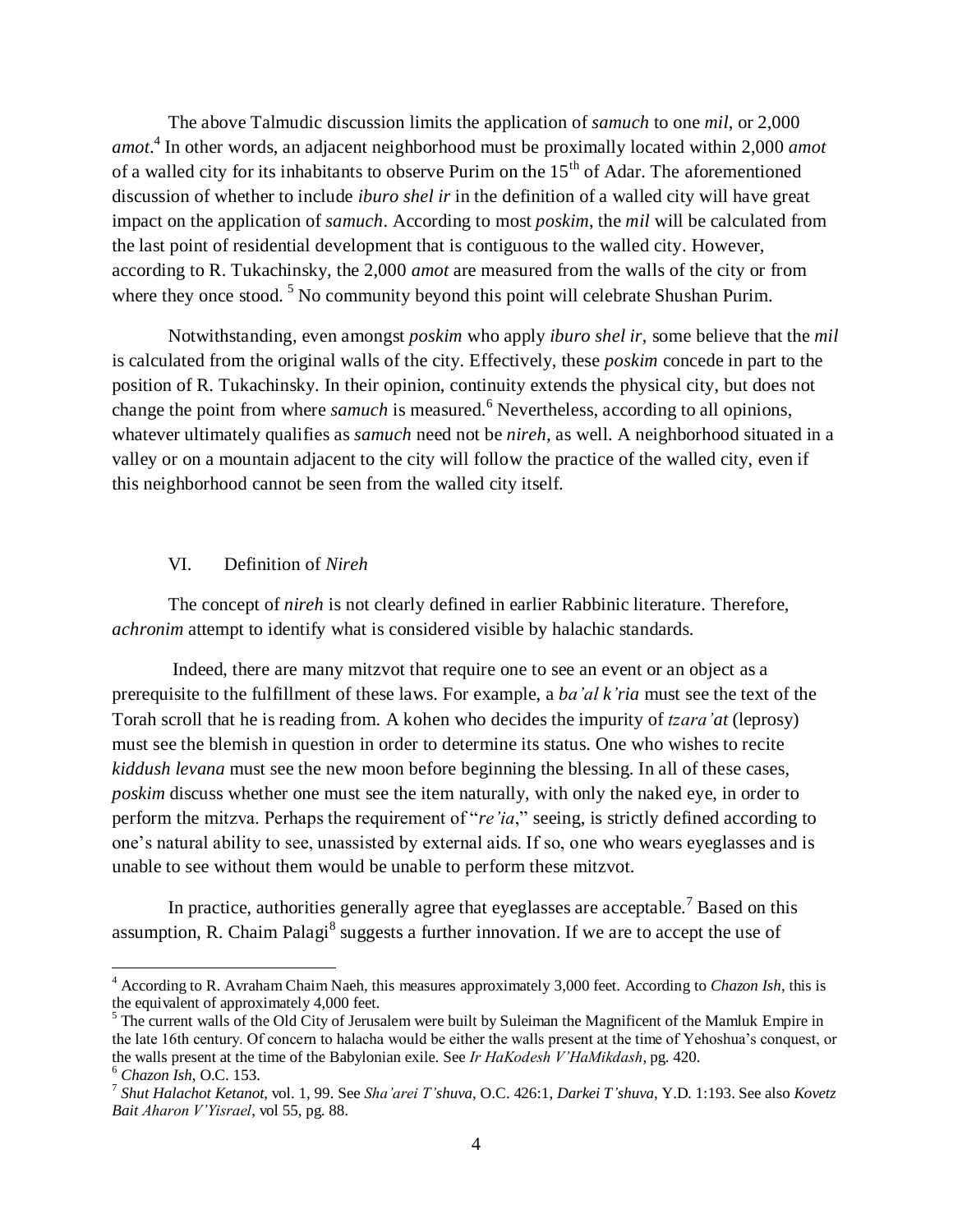eyeglasses, perhaps what is visible through a telescope or binoculars is also considered visible according to halacha. This could greatly increase the number of regions observing Shushan Purim under the rubric of *nireh* by extending the visible distance from a walled city. However, this approach is questionable. The rationale for accepting eyeglasses is as follows: for one who requires vision correction, wearing eyeglasses is deemed to be that individual's normal mode of vision. As such, using eyeglasses to read from the Torah is not problematic, because it is still considered the natural mode of vision for one who routinely employs this instrument. However, to introduce a new tool that allows one to see much further than any human could naturally see may overstep the bounds of halachic *re'ia*. 9

Even if halacha limits *nireh* to the strength of the naked eye, what exactly must be seen is unclear. Suppose a particular neighborhood is indeed visible from a walled city. Depending on the topography or the size of the neighborhood, only part of it may actually be visible from the city. This scenario is quite relevant to the communities built upon the hilly terrain surrounding Jerusalem. A neighborhood may be located on a hill just outside the city, yet only one side of the hill, facing the city, will be in sight from Jerusalem. Perhaps the requirement of *nireh* only entails that part of the neighborhood be visible in order to dictate that all of its inhabitants observe Shushan Purim. Alternatively, it may be that a strict definition of *nireh* should be applied: only those residences actually in view of the walled city observe Shushan Purim, effectively dividing the city.

Maharil, R. Yehoshua Leib Diskin, struggles with this quandary.<sup>10</sup> Initially, Maharil views splitting the city as an untenable resolution. As proof, he cites a ruling of the Talmud (*Yevomot* 14a) regarding communal practices. The Talmud quotes the verse in *Devarim* (14:1) that states, "*lo titgodedu*," the prohibition against harming one's body out of grief. The Talmud offers an additional level of interpretation, "*lo ta'asu agudot agudo*," you shall not form differentiated groups. *Chazal* derive that it is prohibited for a single community under unified jurisdiction to be divided in its observance of Jewish law. Rather, a community must maintain a consistent approach to the fulfillment of halacha amongst its members. Maharil postulates that if some residents of a neighborhood would observe Purim on the 14th of Adar and others on the 15th, this would be a violation of the above stricture. Therefore, he writes, the entire community must celebrate Purim on the same day. Maharil proposes that such a neighborhood should follow the principle of "*acharei rabim l'hatot*." That is to say, if the majority of the community is visible from the walled city, the minority will also be treated as *nireh*, and visa-versa.

Ultimately, Maharil rejects this approach, as well, in favor of considering the entire neighborhood as *nireh,* even when only a minority of the residences can be seen from the walled city. Therefore, all inhabitants would read *Megillat Esther* on the 15th of Adar. However, it is important to note that Meiri clearly indicates otherwise. In his commentary to the Talmud

<sup>8</sup> *Ruach Chaim*, O.C. 688:1.

<sup>9</sup> See *Shut Beit Yitzchak,* E.H. vol. 1, 87, *Kol Avinoam*, pg. 251.

<sup>10</sup> *Shut Maharil Diskin, Kuntres Acharon,* 103.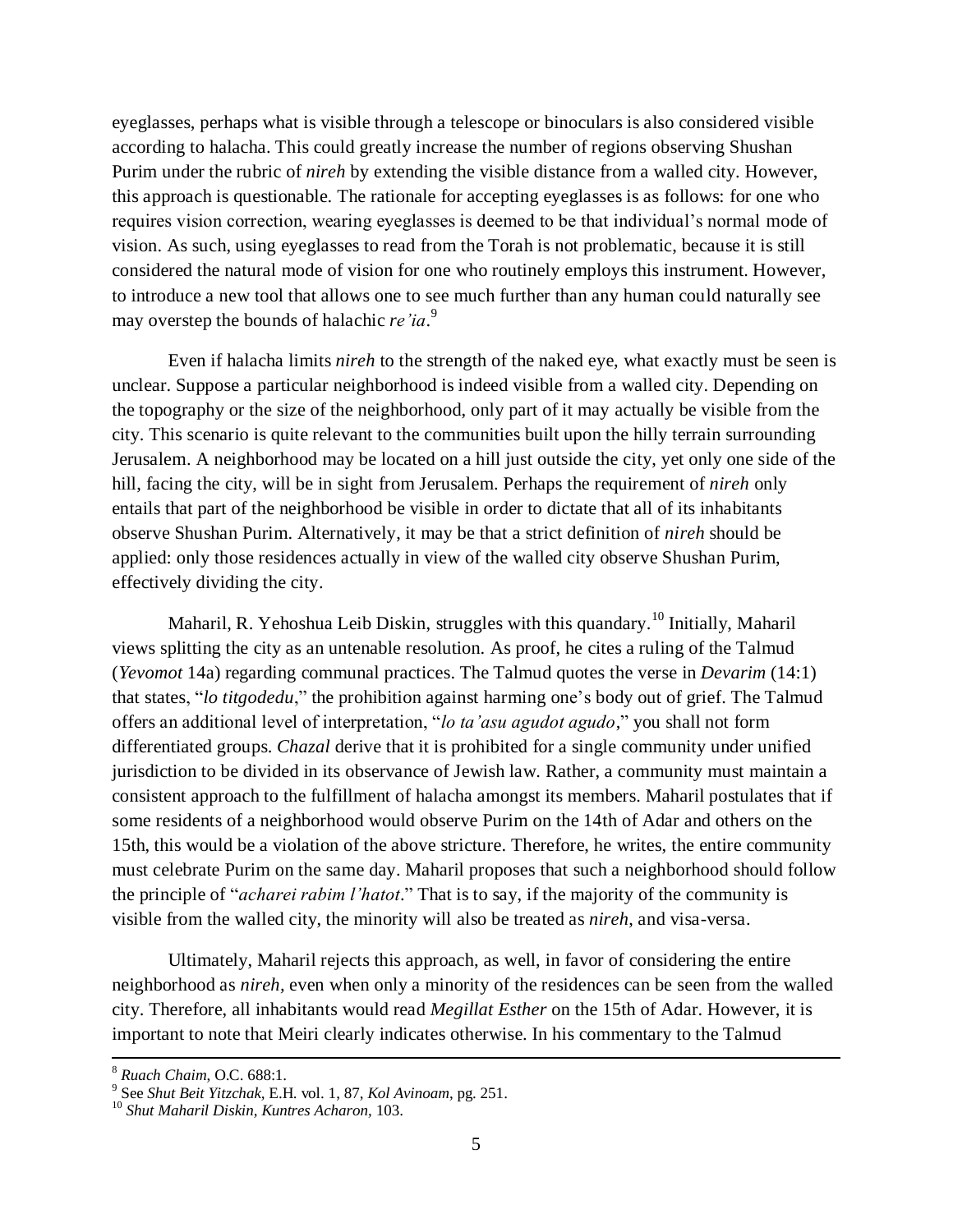(*Megillah* 2b), Meiri states that a village qualifies as *nireh* only when it is entirely visible from a nearby walled city.<sup>11</sup> Therefore, in the aforementioned scenario, all residents would observe Purim on the 14th of Adar.<sup>12</sup>

#### VII. Limitations of *Nireh*

Even when a neighboring area is entirely visible from a walled city, the status of *nireh* will not necessarily be conferred upon this adjacent region. The physical proximity of the village may still be a factor in determining its status. *Rishonim* debate whether the 2000-*amot* limitation of *samuch* applies to regions that are *nireh*, as well. According to Rashi, Rashba, and others, for inhabitants of a suburb to observe Shushan Purim, the suburb must be located within one *mil* of the walled city. However, this is only true in a scenario where the suburb is not visible from the city. When the suburb is visible from the city, the inhabitants will observe Shushan Purim even if it is beyond one *mil* of the city.

However, Rambam apparently subscribes to a different approach. In *Hilchot Megillah*  $(1:10)$ , he writes:

וכרך וכל הסמוך לו וכל הנראה עמו אם אין ביניהם יתר על אלפים אמה הרי זה ככרך וקוראין בחמשה עשר.

Regarding a city and any region adjacent to or visible from the city, if there is no more than 2,000 *amot* between them, the second region follows the practice of the city and its inhabitants read [the *Megillah*] on the 15th.

Rambam mentions the limitation of *mil* only after he records both the examples of *samuch* and of *nireh*, respectively. It is noteworthy that Rambam mentions *nireh* second, seemingly to indicate that the qualification of *mil* is relevant for an area that is *nireh*, as well. 13 This suggests that both categories are bound by the same caveat; any location celebrating Shushan Purim must be within 2,000 *amot* of a walled city, even when visible from the city. *Tur* (O.C. 688) presents a similar formulation, apparently concurring with the opinion of Rambam.<sup>14</sup>

 $11$  However, R. Tzvi Pesach Frank cites contextual evidence that may reveal an alternate understanding of the Meiri that does not contradict Maharil's conclusion. See *Shut Har Tzvi*, O.C. 123.

<sup>12</sup> In an unpublished responsum dated Adar II, 5757 [archived at *Machon Minchat Asher*, Jerusalem], R. Asher Weiss offers a novel approach that would include some such areas under the rubric of *nireh*. *Poskim* interpret the terminology of the Talmud, "*nireh imo*," as "visible from the walled city" (see *Beit Yosef*, O.C. 688:2). However, a literal rendering would be, "visible with [the walled city]." R. Weiss adopts this literal understanding and rules that if there is a point between the city and the suburb from where one could see both, the suburb would observe Shushan Purim. This allows for a situation where the suburb would not have been entirely visible from the walled city, but is entirely visible from the point in the middle.

<sup>13</sup> See *Beit Yosef* (O.C. 688:2).

<sup>14</sup> Commentaries offer suggestions to explain the significance of *nireh* in light of the *mil* limitation. For example, see *Beit Yosef* (ibid.) who differentiates based on the method used to measure the *mil*. To determine if an area is *samuch*, 2,000 *amot* will be measured based on the actual distance one must walk from the city to the neighboring area.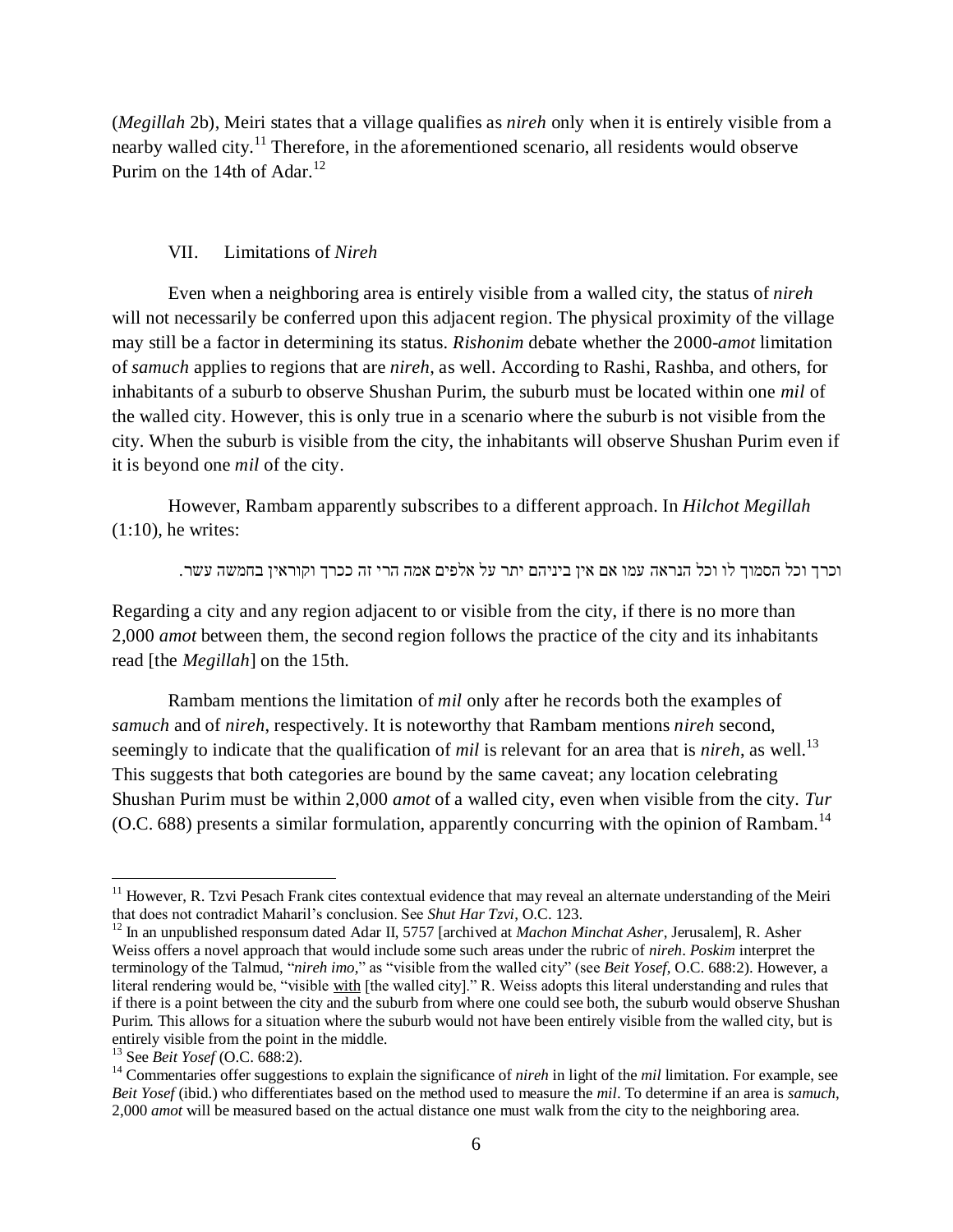R. Yosef Karo codifies this ruling in *Shulchan Aruch* (O.C. 688:2) with one slight deviation from the language of the Tur:

וכן הכפרים הנראים עמהם אפי' אינם סמוכים... או שסמוכים להם אפילו אינם נראים עמהם... ובלבד שלא יהיו רחוקים יותר ממיל.

Similarly, villages visible from walled cities, even if they are not adjacent [observe Shushan Purim]. The same is true of villages adjacent to a walled city, even if they are not visible from the city, provided that they are no more than 2,000 *amot* from the city.

Some commentaries note that *Shulchan Aruch* first mentions the law of *nireh* and then mentions the law of *samuch*. As a result, the qualification of *mil* can be understood to only define the law of *samuch* (to which it is appended) and have no relevance to the earlier reference to *nireh*. Perhaps the intention of *Shulchan Aruch* is to allow the application of *nireh* under all circumstances; any area in view of the walled city is given the status of *kerachim hamukafim choma*. Only areas that are nearby but not visible from the walled city are subject to the 2,000 *amot* rule. According to this interpretation, the *Shulchan Aruch* deliberately reversed the order of *samuch* and *nireh as* found in Rambam and *Tur* in order to convey this distinction. This interpretation is advanced by *Magen Avraham*, *Biur HaGra*, *Birkei Yosef* and others (ibid.). As such, the surrounding areas neet not be within 2,000 *amot* in order to follow the practice of the walled city. However, *Pri Chadash, Elya Rabba* and others (ibid.) maintain that *Shulchan Aruch*  does not intend to differ from the opinion of Rambam and *Tur*. As a result, the ruling of *Shulchan Aruch* remains ambiguous.

### VIII. Understanding the Principles of *Samuch* and *Nireh*

 $\overline{a}$ 

R. Aryeh Leib Ginzberg in *Turei Even* (*Megillah* 3b) presents a fundamental perspective of great importance to our discussion. He explains that standards of *samuch* and *nireh* are significant based on practical reality. When two cities or villages are close to each other, it is only natural for inhabitants of the two to intermingle, whether for commercial, social or other reasons. The two populations will be so closely linked that *Chazal* deemed it necessary for them to share the same date of Purim observance. Otherwise, residents of one location would continue their normal, weekday business, while their neighbors and friends in close proximity would be performing all of the *mitzvot* of Purim. To prevent a situation that might appear ridiculous to people – and risk compromising the integrity of the law in their eyes – *chazal* declared both areas to be one, unifying their observance. From the perspective of halacha, the two regions are integrated, and even the area outside of the walled city proper is subsumed under its municipal boundaries.

Therefore, varying topography will limit the inclusiveness of *samuch*. However, when evaluating *nireh*, 2,000 *amot* will be calculated based on the aerial distance between the two points, allowing for greater inclusivity. See also *Taz* (O.C. 688:5).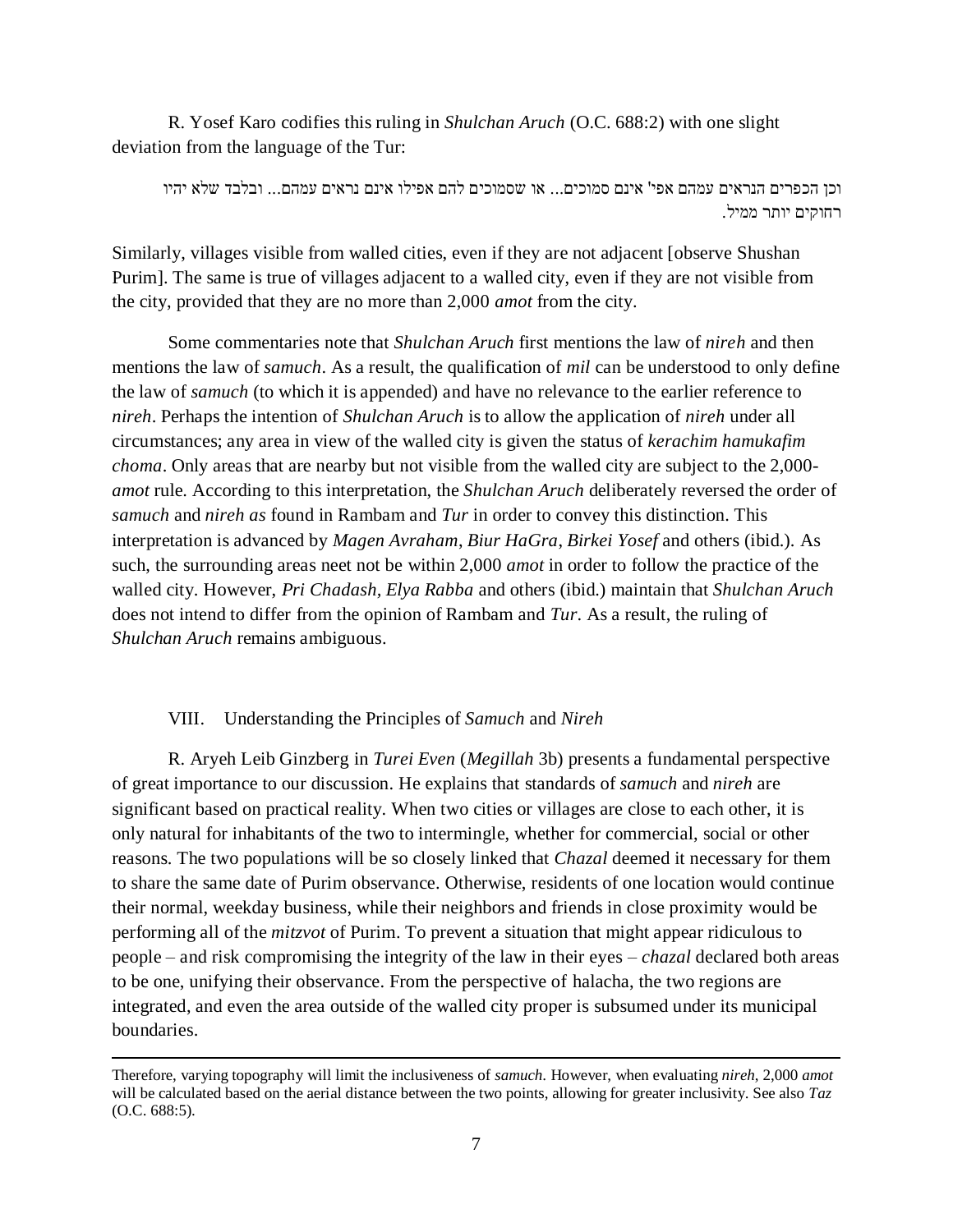R. Ginzberg's understanding allows for a very broad application of the principles governing *samuch* and *nireh*. The determining factor is not simply the physical closeness of the two areas, but the practical relationship of their populaces. When the inhabitants of a walled city associate and interact with those in surrounding areas – or when areas are linked by taxation, municipal services and the like – observance of Shushan Purim can extend far beyond the *mil* described in the Talmud.

The approach of *Turei Even* is reflected in the words of several *rishonim*. Ritva (*Megillah* 2b) succinctly encapsulates this position:

אבל בנראה כל שהוא נראה עמו ומשתתף עמו בעניניהם לית ליה שיעורא.

So long as the neighboring area is visible from the walled city, if the suburb is involved with the matters of the walled city, there is no limit to the distance between them. Rashba (*Megillah* 3b) differs slightly, though maintaining the same underlying fundamentals:

וטעמא דכל הסמוך והנראה... בשעת מלחמה מתאספין ובאין אל ערי המבצר והילכך הרי הן כאנשי הכרך ממש והרי הן כמוקפין חומה מימות יהושע.

The rationale behind *samuch* and *nireh*… is because [residents of the outlying village] will flee to the fortifications of the walled city for protection at a time of war.<sup>15</sup> Therefore, they are treated as actual residents of the walled city; it is as if they, too, were surrounded by a wall in the days of Yehoshua bin Nun.

In this context, R. Ovadia Yosef<sup>16</sup>emphasizes that despite the fact that the nature of warfare has changed dramatically, the standards nevertheless remain as originally dictated by *chazal*.

IX. Other Factors in Applying *Samuch* and *Nireh*

As explained above, the parameters of application of *samuch* and *nireh* are subject to dispute. To avoid this disagreement and expand city limits according to all authorities in contemporary municipal settings, some *poskim* suggest alternative approaches. *Kaf HaChaim* (O.C. 688:10) offers the possibility of evaluating the distance of *mil* in a revolutionary fashion. *Chazal* measure the ability of the average man to traverse a distance of 2,000 *amot* in 18 minutes. Perhaps, *Kaf HaChaim* suggests, we must redefine this measure by modern standards. Current methods of vehicular transportation permit the individual to travel much faster. Many miles can be crossed by car during an 18 minute interval. Therefore, *Kaf HaChaim* proposes

<sup>15</sup> See commentary of Ibn Ezra to *Tehillim* (122:3).

<sup>16</sup> *Shut Yabia Omer*, vol. 7, O.C. 58:4.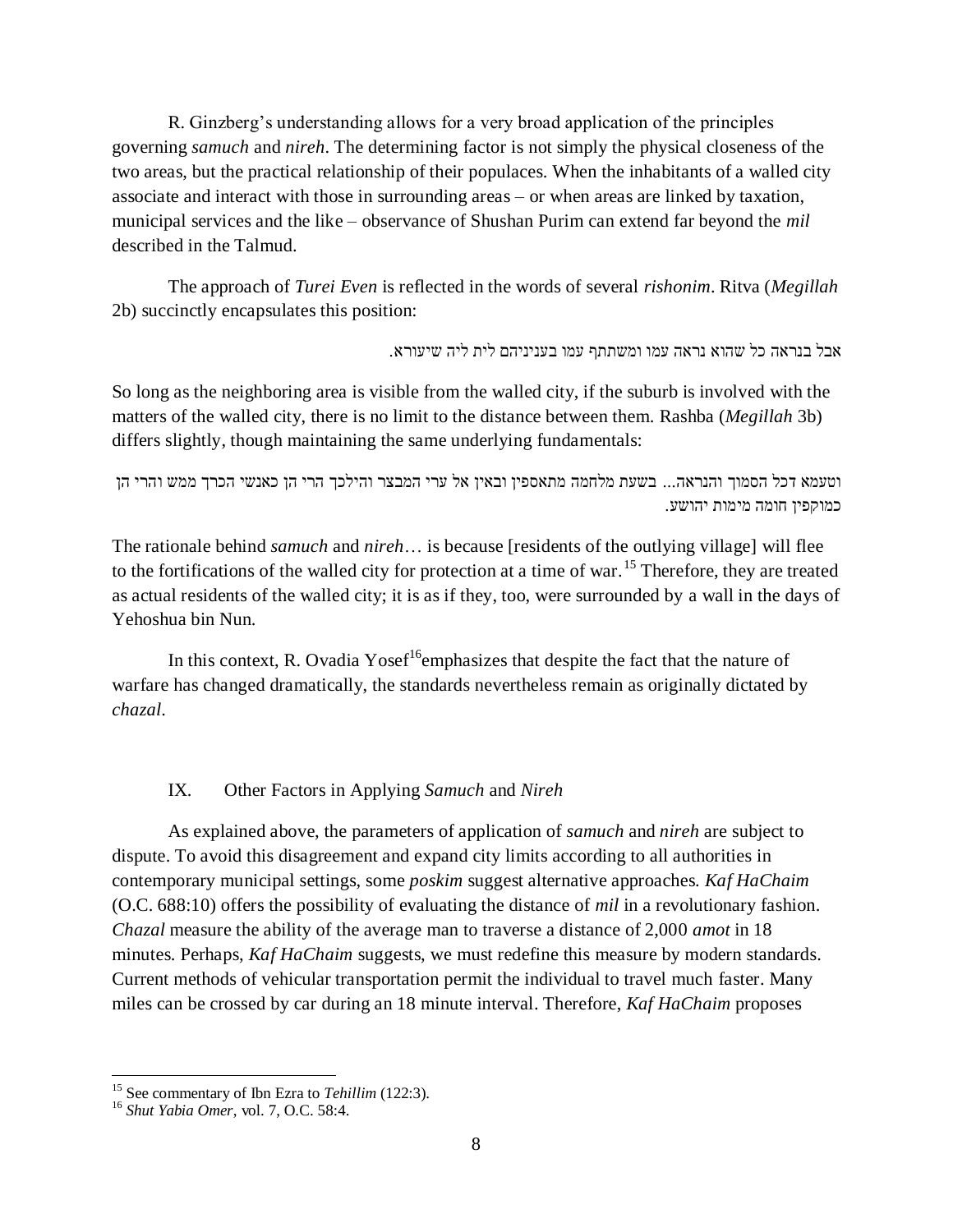allowing any area within 18 minutes-travel (by modern standards) from a walled city to observe Purim on the 15th of Adar.

In support of this assertion, he marshals a precedent in a different area of halacha, namely the laws of *aveilut*. In some instances, the distance between members of a mourning family at the time of the loss and during the week of *shiva* will determine when each member begins the seven days of initial mourning. <sup>17</sup> In previous generations, many *poskim* assumed that that this distance should be evaluated based on practical considerations. Specifically, the advent of railroad transportation increased the speed of transportation and reduced travel time between family members. This position was accepted my many authorities. <sup>18</sup> Similarly, posits *Kaf HaChaim*, the distance of *mil* as relates to Purim may be modified in accordance with technology and modern transportation. Others, including R. Ovadia Yosef, soundly disagree with this approach by drawing lines of distinction between the laws of mourning and the laws of Purim.<sup>19</sup> R. Yosef concludes that the guidelines offered by *chazal* will not change in this respect.

Authorities have also discussed the possibility of viewing an area enclosed by an *eruv* as a single city, regardless of how far the boundaries of the *eruv* expand. The laws of *Shabbat* allow one to carry within a single *reshut*, or domain. An *eruv* can unite a locality into a single domain to permit carrying within its boundaries. Likewise, when measuring the *techum* of a city, the 2,000 *amot* distance one may walk on *Shabbat* outside of his city begins at the limits of the *eruv*; everything enclosed by the *eruv* is viewed as part of the city. Similarly, an *eruv* may unite a bordering region with a walled city with respect to the laws of Purim. This opinion has been advanced by R. Shlomo Zalman Auerbach, $^{20}$  R. Yosef Shalom Elyashiv, $^{21}$  and others. According to this line of reasoning, any region surrounded by an *eruv* that also encompasses a walled city would observe Purim on the 15<sup>th</sup> of Adar.

Several arguments have been made to counter this position. For example, this approach appears incongruent with the explanation of *Turei Even* and the supporting *rishonim* mentioned above. *Samuch* and *nireh* are principles applied to surrounding neighborhoods when it is practically relevant for its population to be integrated with that of a walled city. An *eruv*, however, could theoretically join two cities many miles apart, even if their residents do not regularly associate with each other. As a result, some *poskim* have rejected the use of *eruv* vis-àvis Purim and the laws of *samuch* and *nireh*. 22

<sup>17</sup> See *Shulchan Aruch,* Y.D. 375:8.

<sup>18</sup> See *B'Ikvei HaTzon*, pg. 123.

<sup>19</sup> *Shut Yabia Omer*, ibid.

<sup>20</sup> *Shut Minchat Shlomo*, vol. 2, 57, *Halichot Shlomo*, Purim, 20:10.

<sup>21</sup> *Shvut Yitzchak*, Purim, pg. 62.

<sup>22</sup> See *Noam,* vol. 7, pg. 105, *Shut Minchat Yitzchak*, vol. 8, 62, *Shut Yabia Omer*, ibid., 5. See also *Shut Divrei Yatziv,* O.C. 295.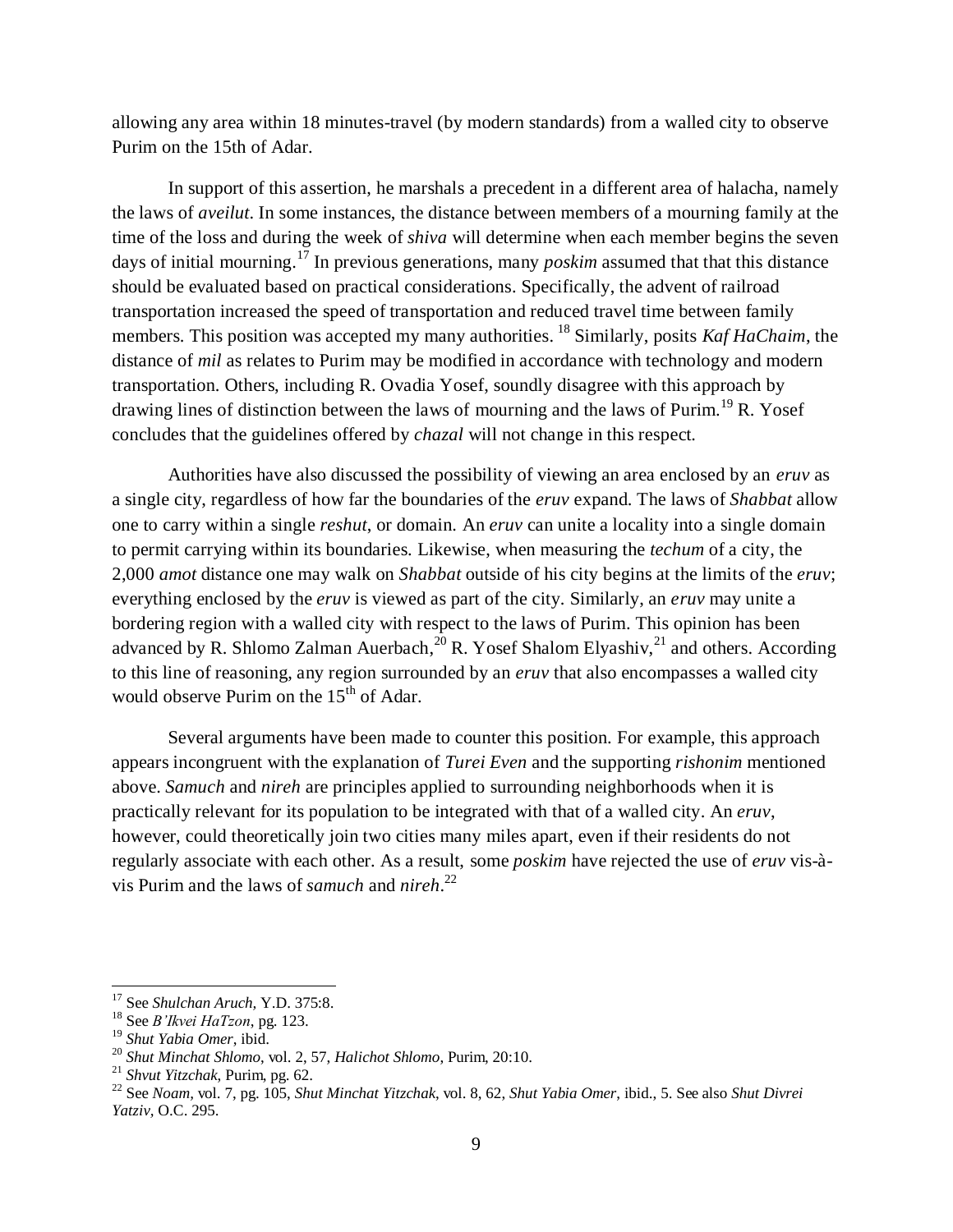#### X. Applications in Modern-Day Jerusalem: Har Nof

Over 150 years ago, Jews attempted the first settlements outside the walls of the Old City of Jerusalem. In subsequent decades, the New City of Jerusalem expanded slowly, until 1967. Following victory in the Six Day War, expansion of the city exploded beyond the Green Line, as well as in areas previously under Israeli control. Among the most successful communities created in the last four decades are Har Nof, to the west of the Old City, and Ramot, a series of neighborhoods built upon the hills north of Jerusalem proper. In the early 1980s, as these communities grew, *poskim* first addressed their status as *samuch* and *nireh* to determine if their inhabitants should observe Purim or Shushan Purim.

Har Nof was built in greater proximity to the already established New Jerusalem, but not directly adjacent to any preexisting community. The closest neighborhood at the time was Givat Shaul. In fact, Har Nof was originally referred to as "Givat Shaul Bet," now used to refer to the industrial zone that lies between the two. Today, it is generally accepted that residents of Har Nof observe Shushan Purim with the rest of Jerusalem, as a continuous line of residential area runs from the Old City to Har Nof itself with no significant interruption. Historically, Har Nof was originally subject to the standards of *samuch* and *nireh*. However, as Givat Shaul and Har Nof expanded, the gap between them narrowed and Har Nof eventually became contiguous with Jerusalem proper. Therefore, residents of Har Nof observe the 15th of Adar, because it is deemed annexed to the walled city of Jerusalem, by virtue of the principle of *iburo shel ir*.

However, even today the status of Har Nof is not universally agreed upon. In fact, the status of many of the older communities that are situated between Har Nof and the Old City hinge upon a similar issue. As explained above, *poskim* debate the method of calculating the *mil* of *samuch*. R. Tukachinsky argues that *samuch* only includes neighborhoods within 2,000 *amot*  of the walls, regardless of the expansion of the city. R. Tukachinsky went to great lengths to determine how far the original walls of Jerusalem extended and which neighborhoods would be encompassed. He published detailed charts indicating how far from the walls various neighborhoods are located, in an effort to clarify the halacha within this framework. According to R. Tukachinsky, $^{23}$  the western limit of the walled area is no more than 300 meters beyond Jaffa Gate. Much of the residential area in the vicinity of Machane Yehuda is already beyond this point. Therefore, residents of Har Nof and many other communities would celebrate Purim on the 14th, as any non-walled region would.

To this day, many residents of the neighborhood where R. Tukachinsky once presided still abide by his ruling. Despite the fact that his opinion was not generally accepted, his descendents continue to publish his position in the annual "*Luach Eretz Yisroel*," a well-

<sup>23</sup> *Ir HaKodesh V'HaMikdash*, pg. 421. See *Shut T;shuvot V'Hanhagot*, vol. 2, 347 and vol. 3, 233.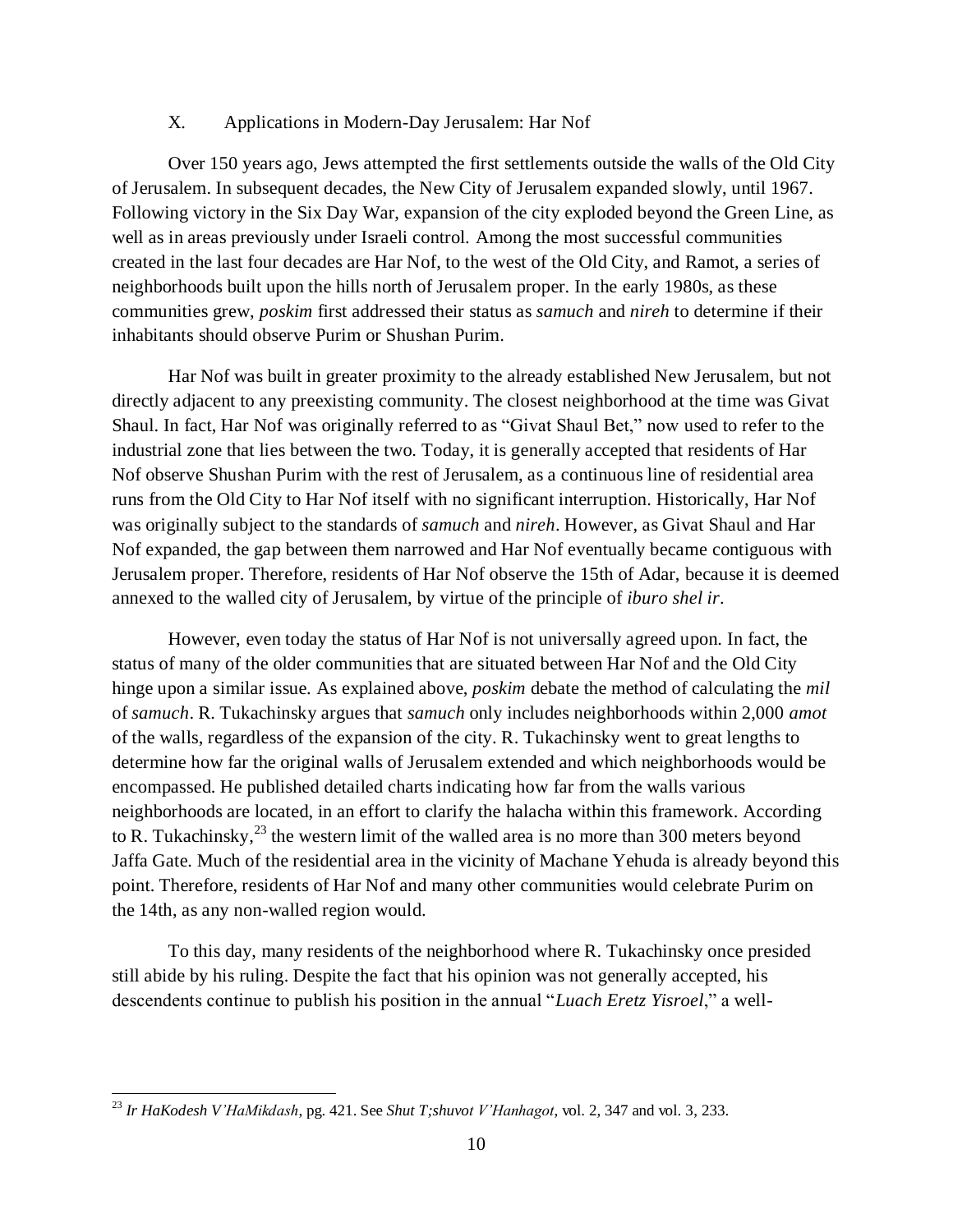respected compendium of many practical laws associated with the Jewish calendar, originally composed by R. Tukachinsky. $^{24}$ 

## XI. Applications in Modern-Day Jerusalem: Ramot

One of the first responsum to tackle the question of Ramot was written by R. Ovadia Yosef in 5742. R. Yosef analyzes many of the factors discussed above and comes to the conclusion that inhabitants of Ramot must celebrate Purim on the 14th of Adar. At the time, the closest neighborhood to Ramot was Sanhedria, with far more than 141 *amot* between them. Indeed, even today, Ramot is not directly contiguous to Jerusalem, though new areas have since been developed that narrow the gap. R. Yosef notes that Ramot is also beyond 2,000 *amot* from the city and therefore not *samuch*. Those who attempted could not see Ramot from the Old City. He adds that even if they could, it would not necessarily be deemed as *nireh*, for it exceeds the distance of a *mil* from the walls of Jerusalem.

R. Yosef also adopts the position that the Jerusalem *eruv* that includes Ramot would not change its status of Ramot. He further argues that even if an *eruv* would normally be an acceptable way to expand the limits of a walled city regarding the laws of Purim, it would not change the status of Ramot. This is because a separate *eruv* was constructed around Ramot itself. An independent *eruv* may be viewed as an act of cession from the connection provided by the larger *eruv* that encompasses all of Jerusalem. This point is also made by R. Yitzchak Weiss in a separate responsum.<sup>25</sup> R. Yosef concludes that residents of Ramot must observe Purim on the 14th of Adar. He adds that it would be *middat chassidut*, pious behavior, to perform the *mitzvot* of Purim on the 15th, as well, without reciting the *brachot* upon the reading of *Megillat Esther*. The basis for this stringency is to satisfy the opinions of those who maintain that Ramot should follow Jerusalem. The *Beit Din* of the *Eidah HaChareidit* of Jerusalem, under the leadership of R. Weiss issued a similar ruling, instructing residents of Ramot to observe Purim on both days, reciting *brachot* only on the 14th, out of doubt.<sup>26</sup> This was also the initial decision of R. Yosef Shalom Elyashiv.<sup>27</sup>

R. Auerbach, as above, accepted the *eruv* as a means of viewing Ramot as part of Jerusalem and ruled accordingly. Furthermore, even in the fledgling years of Ramot, he saw

<sup>&</sup>lt;sup>24</sup> Even at the time of R. Tukachinsky's ruling, halachic precedent was not in line with his opinion. *Shut Tzitz HaKodesh,* 52 cites an earlier ruling of the author of *Chesed L'Avraham* of Lublin instructing residents of a home for the elderly at the outskirts of Jerusalem to celebrate Purim on the 15th of Adar. The home was located approximately where Jerusalem's Central Bus Station is located today, not contiguous to residential area, but within 2,000 *amot* of the last house. This location is well-beyond R. Tukachinsky's borders.

<sup>25</sup> *Minchat Yitzchak,* ibid.

 $26$  ibid.

<sup>&</sup>lt;sup>27</sup> *Halichot Shlomo*, Purim, 20:24. These considerations were also important in R. Auerbach's determination that Hadassah Hospital in Ein Kerem should be included in the borders of Jerusalem as regards Purim, at a time when other authorities were in doubt.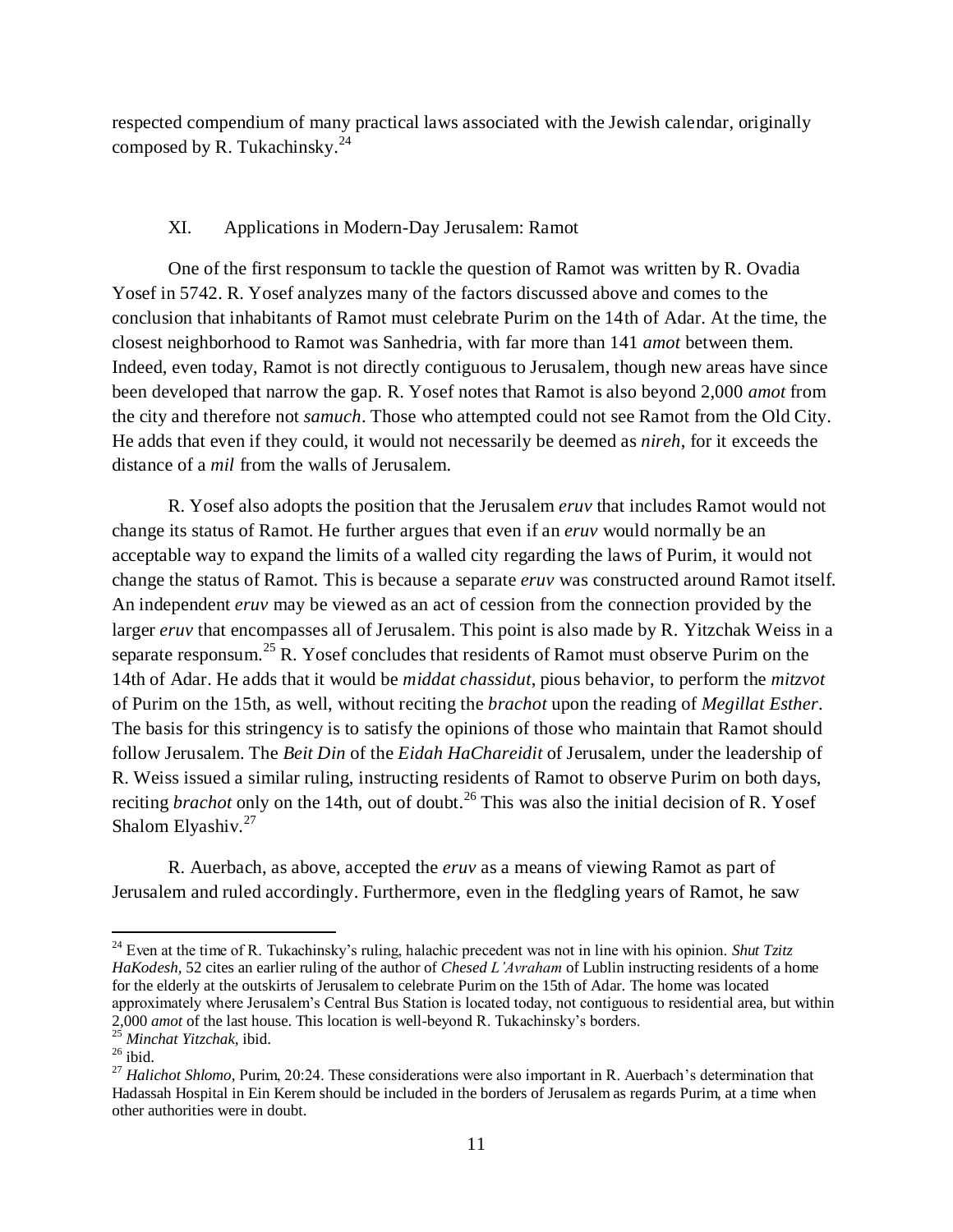basis for this ruling in the rationale of *Turei Even*. At that time, Ramot was integrated with the Jerusalem municipality in many regards, such as taxation. Furthermore, they shared many municipal services, such as postal administration, public transportation systems and the like. In this respect, Jerusalem and Ramot were joined by common interests, much as Ritva and Rashba describe the underpinning of the rules of *samuch* and *nireh*. R. Yitzchak Kolitz and R. Shalom Messas, former Ashkenazic and Sephardic Chief Rabbis of Jerusalem, respectively, also favored Ramot following the practice of Jerusalem.<sup>28</sup>

Over time, many of the *poskim* who originally viewed Ramot as separate from Jerusalem have since revised their positions. Further integration of Ramot with Jerusalem, as well as modifications to the *eruv,* have allowed these northern suburbs to identify completely with Jerusalem for the purposes of Purim. Most notably, R. Elyashiv (as of Purim 5757)<sup>29</sup> is among those who now believe residents of Ramot are to observe Shushan Purim unconditionally.  $^{30}$ 

R. Yosef and others, however, continue to maintain the opposing position today. Accordingly, there are communities in the neighborhoods of Ramot that continue to observe both days of Purim, as above. However, in a fascinating development, recent years have brought new initiatives with the goal of permitting all residents to celebrate Shushan Purim, according to all opinions. Jerusalem City Councilman Eli Simchayof, a member of the Shas party, has suggested building a row of caravans stretching between Jerusalem proper and Ramot.<sup>31</sup> The plan utilizes the principle of *burgenin*, a dispensation that uses temporary dwellings to expand the boundaries of a city by closing gaps in residential development.<sup>32</sup> However, this plan has met opposition from secular environmentalist groups, because building must traverse forest area that lies near Ramot.<sup>33</sup>

The development of these rulings has been critical as the growth of Jerusalem continues. As new neighborhoods are founded, they are ultimately evaluated through the prism of the rulings that we have recorded in our discussion. Among the most recent communities to join Jerusalem in celebrating Shushan Purim according to all opinions is the southeastern suburb, Har HaChoma, in 5769.<sup>34</sup>

<sup>28</sup> *Shut Shemesh U'Magen*, 51, 52, cited in *Shut Yabia Omer* ibid., 59.

<sup>29</sup> *Shvut Yitzchak*, Purim, pg. 77.

<sup>&</sup>lt;sup>30</sup> See the unpublished responsum of R. Asher Weiss (cited above), where the author mentions other factors that lead to this conclusion. Among these, R. Weiss notes that Ramot is *samuch* and *nireh* vis-à-vis the grave of the prophet Shumel in *Ramah*. Based on the tradition of the Talmud Yerushalmi (*Megillah* 1:1), this location was surrounded by walls at the time of Yehoshua bin Nun.

<sup>&</sup>lt;sup>31</sup>See http://www.moreshet.co.il/web/shut/shut2.asp?id=99659 and

http://www.haaretz.com/print-edition/news/making-purim-twice-as-happy-1.1873.

<sup>32</sup> *Shulchan Aruch,* O.C. 398:6.

<sup>&</sup>lt;sup>33</sup> Personal communication from R. Avraham Yosef (son of R. Ovadia Yosef).

<sup>34</sup>See R. Elyahu Adri, *Ani Choma* (available via *Otzar HaChochma*). See also

http://www.theyeshivaworld.com/article.php?p=31142.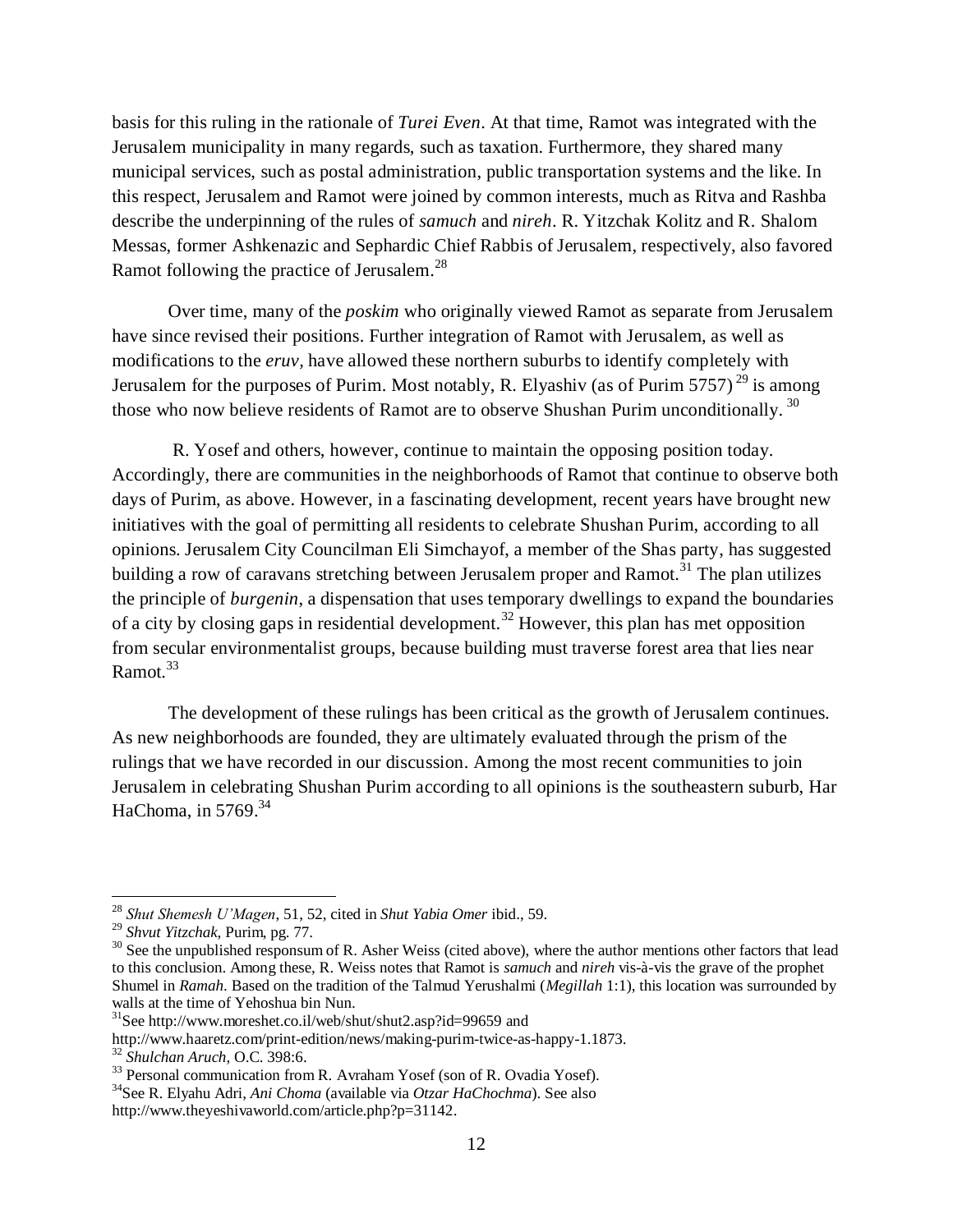#### XII. Pre-1967 Jerusalem

Following the War of Independence in 1948, the Old City of Jerusalem fell into Jordanian hands. Under the circumstances, the status of the New City of Jerusalem was once again in doubt. Do residents of neighboring areas celebrate Shushan Purim even when the walled city itself has no Jewish settlement? Gra and *Birkei Yosef* (O.C. 688:8) debate this question, based on varying interpretations of the Talmud Yerushalmi (*Megillah* 1:1). Prominent local authorities of the time, including R. Tzvi Pesach Frank, ruled that inhabitants of Jerusalem should continue their previous practice.<sup>35</sup> Because extensions of the Old City were contiguous to the walls, modern Jerusalem effectively remained partially inhabited by Jews, for the adjacent development is viewed as an expansion of the city itself, as explained above.<sup>36</sup>

#### XIII. Other Cities

Jerusalem is the only city in Israel undoubtedly considered surrounded by walls at the time of Yehoshua. However, in a number of other localities there are some who observe both the 14th and 15th of Adar because of traditions pointing to the possibility that these cities were also surrounded by walls at the time.<sup>37</sup> Given the uncertainty, both Purim and Shushan Purim are observed, though *brachot* are only recited upon the mitzvot performed on the 14th. Among the cities in question are: Hebron, Acre, Jaffa, Lod, Safed, and Haifa.<sup>38</sup> Doubts regarding such cities relate to matters such as the historical determination of which cities were walled, whethe modern localities that carry names of biblical cities should be identified with their antecedents, and the like.

There is a disagreement amongst *poskim* as to the application of the laws of *samuch* and *nireh* in such cases. *Biur Halacha* (O.C. 688:2) cites *Birkei Yosef* who rules that these principles do not apply to regions that observe both days of Purim based on halachic uncertainties. Rather, neighborhoods adjacent to these cities observe only the 14th. *Chazon Ish* (O.C. 153:2) argues that no differentiation should be made, and both days must be observed.

Consistent with his opinion, *Chazon Ish* personally observed both days in B'nei Brak where he resided. For years, *Chazon Ish* suspected that B'nei Brak was perhaps subject to the

<sup>35</sup> *Shut Har Tzvi*, O.C. vol. 2, 131.

<sup>&</sup>lt;sup>36</sup> Some authorities add that the Talmud (*Bava Batra* 75b) seems to indicate that Jerusalem's original walls stretched beyond where they are located today, encompassing parts of contemporary neighborhoods. This is another reason to consider Jerusalem as inhabited by Jews even when the Old City was under Arab control. See *Chazon Ish*, O.C. 154, *Shut Tzitz HaKodesh*, 52:6 and *Chazon Ovadia*, Purim, pg. 101.

<sup>37</sup> However, authorities differ as to whether *Al HaNisim* is said on the 15th. See *Orchot Rabbeinu*, vol.3, pg. 37.

<sup>38</sup> See R. Tukachinsky's *Sefer Eretz Yisrael* (Chap. 8), *Kaf HaChaim* 688:17 and *Kovetz T'shuvot* of R. Yosef Shalom Elyashiv, vol. 1, 68 - 69.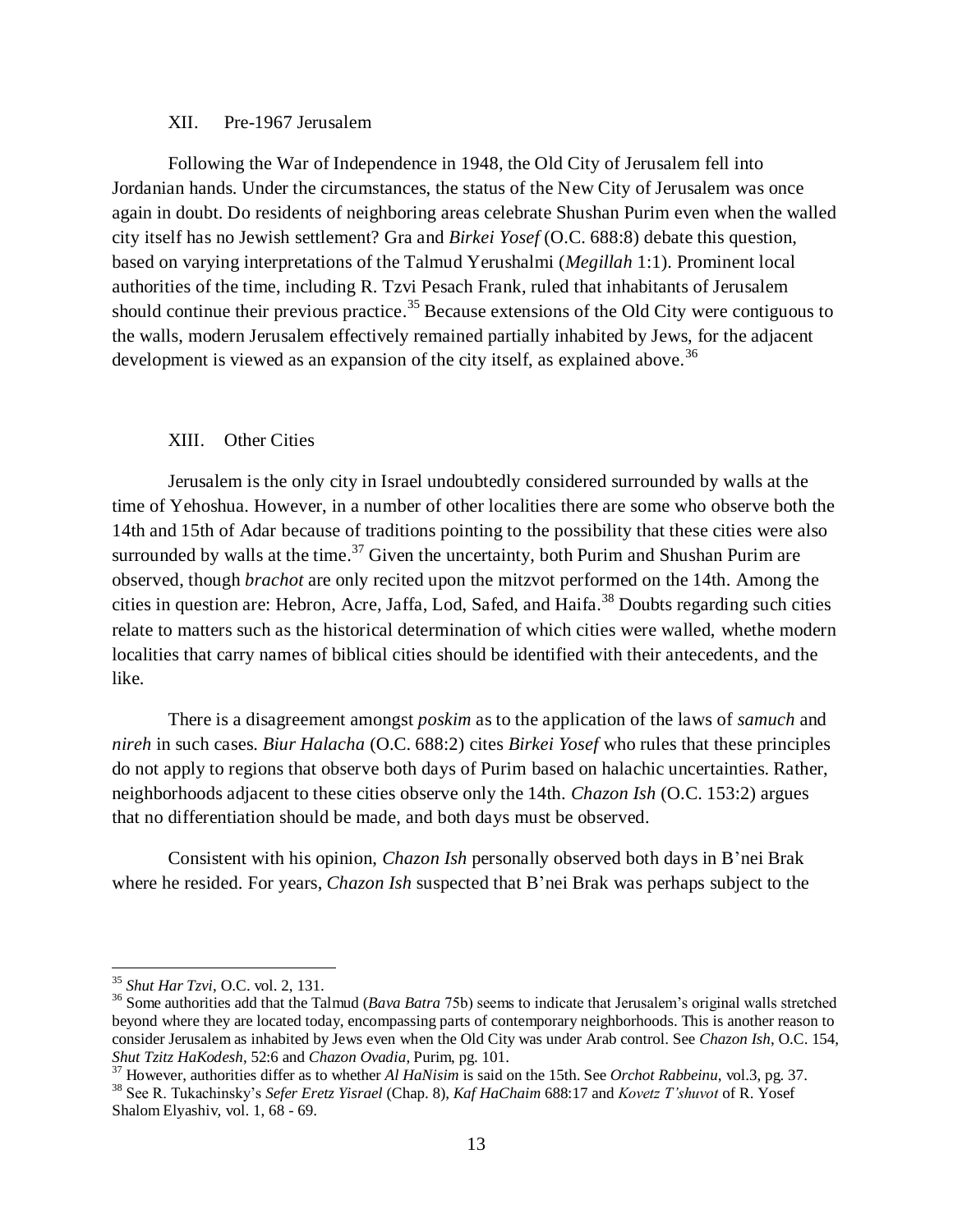same classification as Jaffa given their proximity.<sup>39</sup> By the final years of his life, municipal development in the region eventually created a continuous link from Jaffa to B'nei Brak by way of Tel Aviv and Ramat Gan. At that point (Purim 5713), *Chazon Ish* instructed others in B'nei Brak to act accordingly. R. Chaim Kanievsky reports that *Chazon Ish* presumed that even *Birkei Yosef* might agree to the ruling given the circumstances.<sup>40</sup>

In *HaIggeret HaZot*, R. Shraya Deblitsky postulates that the conditions present at the time of *Chazon Ish*'s determination are no longer extant. In the 1970s, Israel began construction of the Ayalon Highway in Gush Dan, the Tel Aviv metropolitan area. This major intracity freeway ultimately created an interruption of the continuity stretching between Jaffa and B'nei Brak.

In his analysis, R. Deblitsky includes a formal letter from the government-owned company Ayalon Highways, Ltd. regarding the width of the highway, measured upon his request. A survey concluded that at its most narrow point, highway property presents a gap of 90 meters (approximately 295 feet) between developments on opposite sides of the road. This interruption will not permit B'nei Brak to be subsumed under the *iburo shel ir* of Jaffa, as it amounts to a distance greater than 141 *amot*. The author further asserts the opinion of *Chazon Ish* (O.C. 153, cited above) that the 2,000 *amot* of *samuch* may not be measured from the limits of the *iburo shel ir* (in this case, where the highway divides the Tel Aviv area). Rather, it is measured from the original city walls. B'nei Brak is more than 2,000 *amot* from ancient Jaffa, where the walls once stood. Therefore, R. Deblitsky concludes that *Chazon Ish* would reverse his own ruling today, instead instructing residents of B'nei Brak to observe only the 14th of Adar. Nevertheless, others maintain that residents of B'nei Brak should observe Shushan Purim even today based on other considerations, including possible applications of the laws of *techum* Shabbat that would unite B'nei Brak with Jaffa despite construction of the Ayalon Highway.<sup>41</sup> Notwithstanding, common practice in B'nei Brak is to observe only the 14th day of Adar.

## XIV. Conclusion

The burgeoning development of Jerusalem is a constantly increasing blessing for the Jewish people. Likewise, municipal growth has allowed more and more neighborhoods to gain full designation as part of the city.

 <sup>39</sup> The opinion of *Chazon Ish* also brings into question the status of many relatively new areas in Israel. For example, Modi'in Ilit may be subject to the status of the city of Lod; see R. Yechiel Danziger's *Kuntress Sfeika D'Mukafin*. Regarding Beitar Ilit, see R. Elazar Chashin in *Otzarot HaTorah,* Purim 5765, pg. 19.

<sup>40</sup> *Orchot Rabbeinu*, vol. 3, pg,. 36.

<sup>41</sup> See *Kiryat Ariel*, pg. 309.